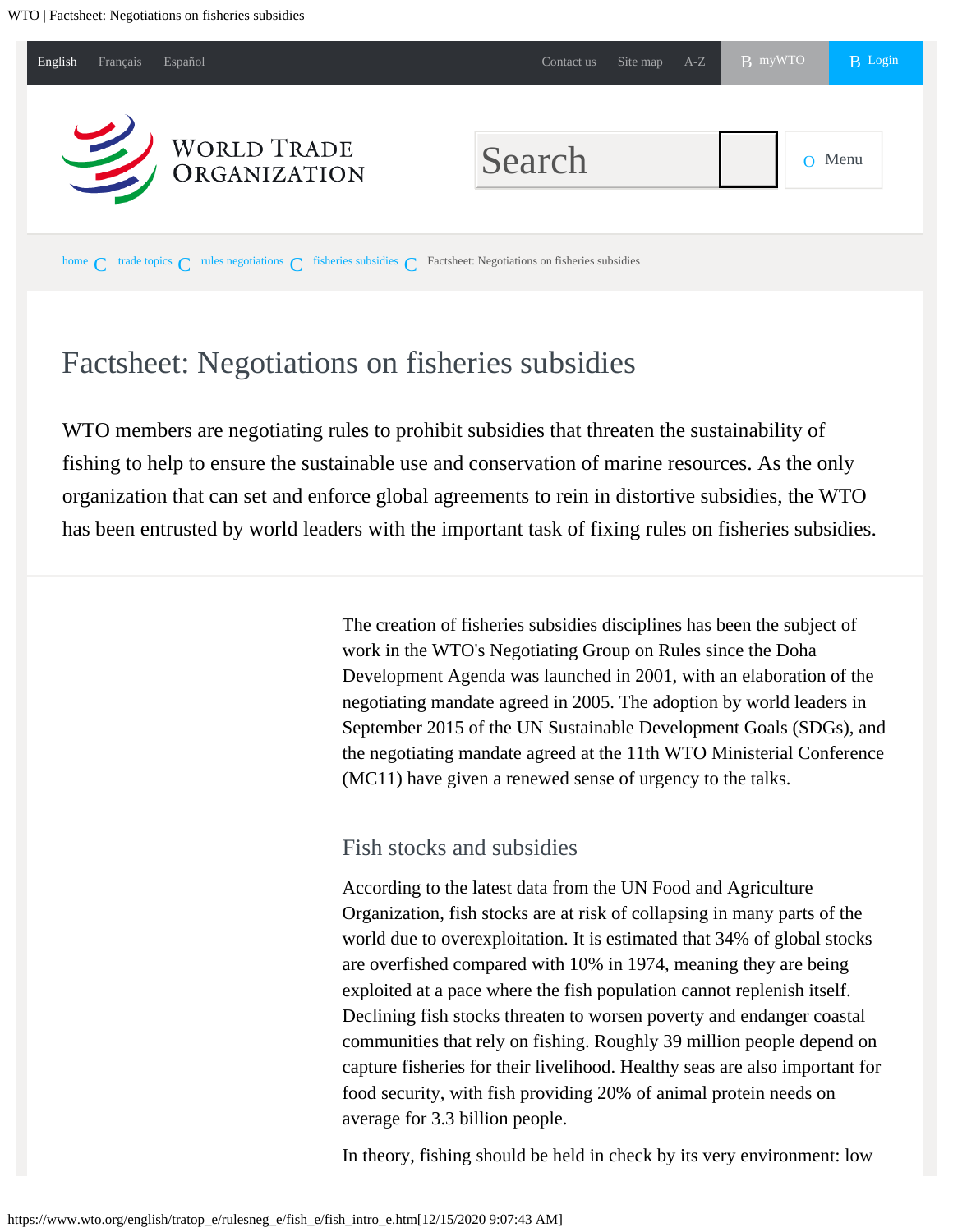fish stocks should mean fishing takes more time and costs more money. The problem, however, is that very often state funding keeps unprofitable fishing fleets at sea. Global fisheries subsidies are estimated to range from USD 14 billion to USD 54 billion per year.

### Mandate and timeline

Based on the mandate from MC11 and UN SDG Target 14.6, negotiators in the WTO were given the task of securing an agreement in 2020 on disciplines to eliminate subsidies for illegal, unreported and unregulated fishing and to prohibit certain forms of fisheries subsidies that contribute to overcapacity and overfishing, with special and differential treatment for developing and least developed countries integral to the negotiations.

Ambassador Santiago Wills of Colombia was elected chair of the negotiations in November 2019, taking over from Ambassador Roberto Zapata who had returned to Mexico in August. In March 2020, while preparations for a draft consolidated text were well underway, in-person meetings in the WTO were suspended due to the pandemic and the 12th Ministerial Conference (MC12), originally scheduled for 8-11 June 2020 in Kazakhstan, had to be postponed and has not yet been rescheduled.

At that point in time, remote participation in meetings was not feasible and members used written exchanges for comments and responses to proposals. However, as new platforms for remote participation were installed and technical problems were overcome, online and hybrid meetings started and momentum began to build once again.

On 2 December 2020, Ambassador Wills said he would continue consultations ahead of the meeting of the General Council on 16-17 December and reflect on how to move negotiations forward.

## Progress in the negotiations

Despite constraints, members have made much progress in the negotiations. Ambassadors in Geneva and capital-based officials are highly engaged in the negotiations. Members have been negotiating on the basis of a draft consolidated text first introduced in June 2020, with a revised version introduced in early November 2020.

The text covers all the main pillars of the negotiations: a prohibition on subsidies to illegal, unreported and unregulated fishing; prohibition on subsidies for fishing overfished stocks; and prohibition on subsidies that contribute to overcapacity and overfishing (with placeholders for a